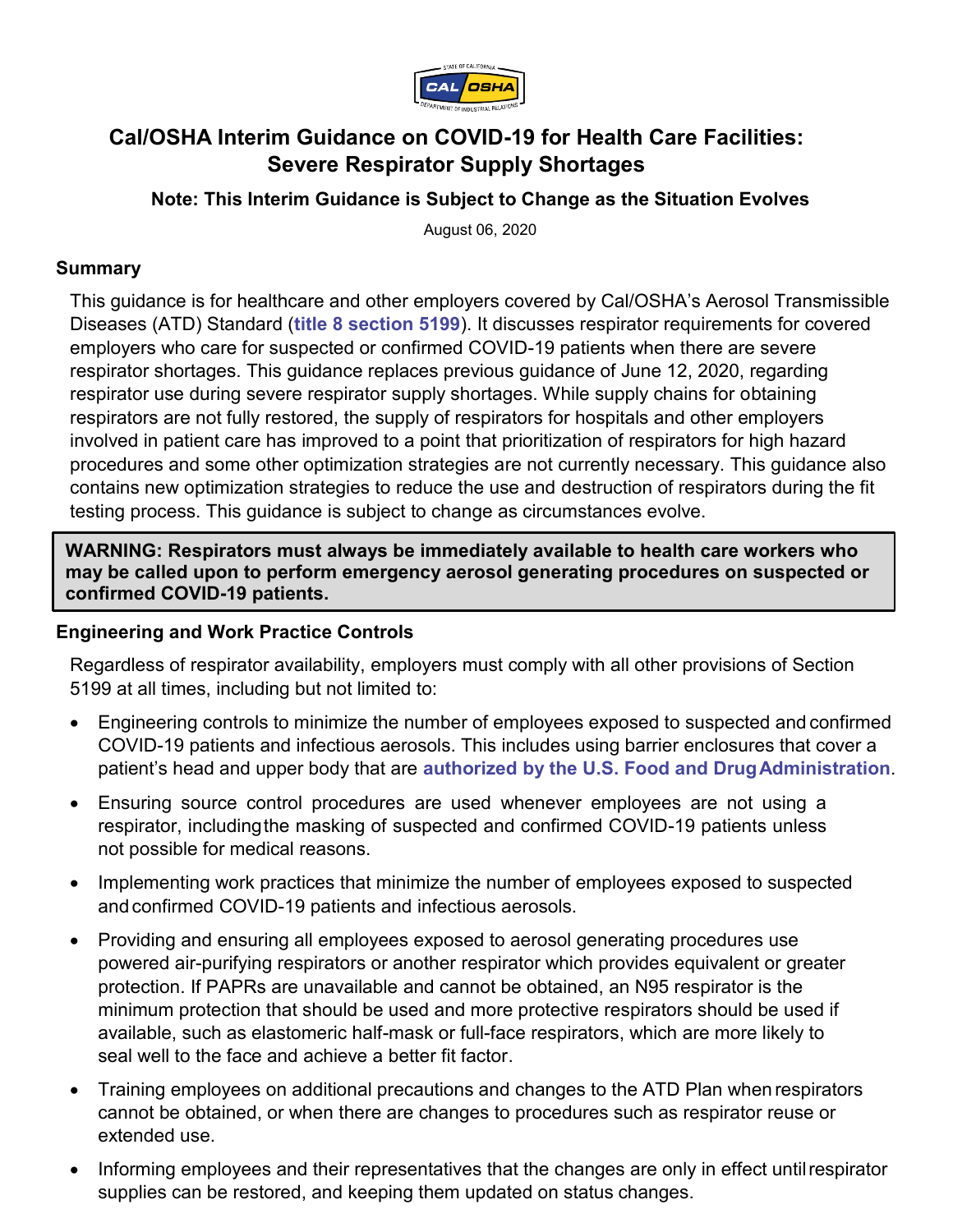## **NIOSH Certified Respirator Requirements**

In situations where there is no critical shortage, covered employers must provide and ensure the use of NIOSH certified particulate respirators by all employees occupationally exposed to novel pathogens such as SARS-CoV-2, the virus that causes COVID-19.

## **Acceptable Optimization Strategies to Extend Respirator Use**

While there are still respirator shortages in some sectors, California health care providers are no longer experiencing an extreme respirator shortage. Manufacturers are increasing respirator production. Many manufacturers and distributors make respirators available to employers through allocation protocols. In addition, state and local governments are procuring respirators to support health care facilities.

All employers should continue efforts to obtain a sufficient supply of NIOSH certified respirators through private supply chains. Non-NIOSH certified respirators must not be used where respirators are required to address the risk of occupational exposure to COVID-19.

The following methods may still be used to extend supplies of N95 respirators. A mixture of the respiratory protection methods may be used, provided higher-level protections are implemented first. Surgical masks cannot be used where a respirator is required.

# **1.0 Use reusable NIOSH certified respirators instead of disposable filtering facepiece respirators** Elastomeric half-mask, full-facepiece respirators, and powered air-purifying respirators (PAPRs) equipped with particulate filters can be disinfected and reused multiple times. Although there is no evidence documenting contamination of the sterile field from the use of a respirator with exhalation valve, employees can use a face shield with a drape as source control when using an elastomeric respirator in the sterile field if the face shield or drape do not interfere with the respirator. There may be other public health regulations regarding respirators with exhalation valves that may apply, which Cal/OSHA does not enforce.

## **2.0 Use NIOSH certified industrial filtering facepiece respirators**

On March 2, 2020, the U.S. Food and Drug Administration (FDA) issued an **[Emergency](https://www.fda.gov/news-events/press-announcements/coronavirus-covid-19-update-fda-and-cdc-take-action-increase-access-respirators-including-n95s) Use [Authorization \(EUA\)](https://www.fda.gov/news-events/press-announcements/coronavirus-covid-19-update-fda-and-cdc-take-action-increase-access-respirators-including-n95s)** allowing the use of certain industrial N95 respirators in health care settings.

**3.0 Allow employees to wear their own respirator if it complies with Cal/OSHA requirements** Title 8 section 3380 permits employee-provided personal protective equipment (PPE) as long as the employer ensures the PPE complies with Cal/OSHA standards and is properly maintained. Employers cannot prohibit employee-provided PPE in compliance with Cal/OSHA standards when the employer fails to provide it. Disciplinary actions against employees who wear their own PPE may subject the employer to retaliation claims under Labor Code sections 1102.5 and 6310 through 6312.

## **4.0 Use Fit Testing Methods that Maximize Respirator Supplies and Fit Testing Efficiency**

Initial respirator fit testing is required before an employee uses a respirator, or when an employee changes to a different model, make, or size of respirator. There are no changes to these requirements.

Annual respirator fit testing is also required. To reduce usage of respirators and prioritize fit testing equipment and supplies for fit testing of new models, Cal/OSHA will allow a 90-day delay for meeting annual fit testing requirements provided there are no changes an employee's physical condition that could affect respirator fit. Such conditions include, but are not limited to, facial scarring, dental changes, cosmetic surgery, or an obvious change in body weight.

Employers can use qualitative fit testing in accordance with **[title 8 section 5144 Appendix A](https://www.dir.ca.gov/title8/5144a.html)** to help conserve respirator supplies. Qualitative fit testing does not damage the respirator so that the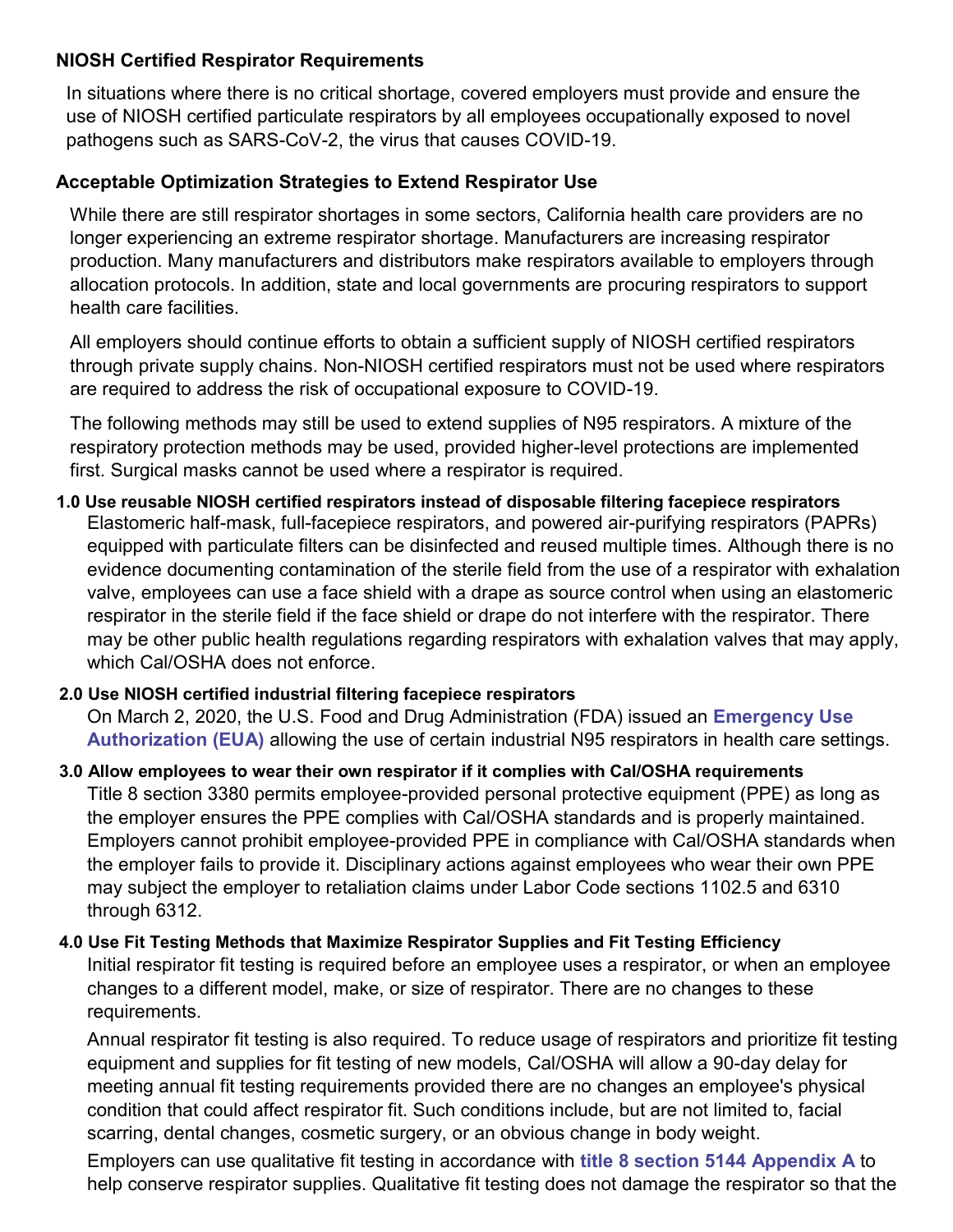respirator used during the test can be used on the job by the employee who was tested.

Employers may also use modified quantitative fit testing methods in accordance with federal standards contained in **[title 29 Code of Federal Regulations section 1910.134 Appendix A](https://www.osha.gov/laws-regs/regulations/standardnumber/1910/1910.134AppA)**. These modified methods allow for faster quantitative fit testing.

## **5.0 Use certain expired NIOSH certified filtering facepiece respirators**

NIOSH has approved the use of certain expired filtering facepiece respirators under specific conditions. See **[Release of Stockpile N95 Filtering Facepiece Respirators Beyond the](https://www.cdc.gov/coronavirus/2019-ncov/release-stockpiled-N95.html) [Manufacturer-Designated Shelf Life: Considerations for the COVID-19 Response.](https://www.cdc.gov/coronavirus/2019-ncov/release-stockpiled-N95.html)**

## **6.0 Use methods to extend the use of existing stocks of filtering facepiece respirators**

## **6.1 Extended use of respirators**

Extended use occurs when health care employees use the same respirator during encounters with several patients without removing the respirator between patient encounters. Employers must ensure that the respirators are kept clean, sanitary, and in good working order at all times.

Extended use is practiced when multiple patients are infected with the same respiratory pathogen and patients are placed together in dedicated areas (cohorting). When patients are cohorted together:

- The maximum recommended respirator extended use period is 8–12 hours.
- Respirators should be removed and carefully stored in a clean paper bag before activities such as meals, restroom breaks, and other breaks and then re-donned and worn through the remainder of the shift. The respirator must be discarded if it any time it becomes contaminated or does not fit or function correctly.

## **6.2 Store disinfected filtering facepiece respirators in case of future shortages**

Used filtering facepiece respirators may continue to be disinfected but should not be reused at this time. They may be retained for use in the event of a future respirator shortage. For employers that continue to disinfect for future shortages, ethylene oxide cannot be used. The **FDA's emergency use authorizations [for disinfecting respirators approved procedures](https://www.fda.gov/medical-devices/coronavirus-disease-2019-covid-19-emergency-use-authorizations-medical-devices/decontamination-systems-personal-protective-equipment-euas)** are located on their website at: https://www.fda.gov/medical-devices/coronavirus-disease-2019 covid-19-emergency-use-authorizations-medical-devices/decontamination-systems-personalprotective-equipment-euas.

#### **Additional Resources (for reference and information; not all guidance from other resources is consistent with Ca/OSHA requirements):**

- Centers for Disease Control and Prevention. **[Strategies for Optimizing the Supply of N95](https://www.cdc.gov/coronavirus/2019-ncov/hcp/respirators-strategy/crisis-alternate-strategies.html) [Respirators: Crisis/Alternate](https://www.cdc.gov/coronavirus/2019-ncov/hcp/respirators-strategy/crisis-alternate-strategies.html) Strategies**
- Centers for Disease Control and Prevention. **[Decontamination and Reuse of](https://www.cdc.gov/coronavirus/2019-ncov/hcp/ppe-strategy/decontamination-reuse-respirators.html) Filtering [Facepiece Respirators using Contingency and Crisis Capacity](https://www.cdc.gov/coronavirus/2019-ncov/hcp/ppe-strategy/decontamination-reuse-respirators.html) Strategies**
- National Institute for Occupational Safety and Heath, Centers for Disease Control and Prevention. **[Respiratory Protection During Outbreaks: Respirators versus Surgical](https://blogs.cdc.gov/niosh-science-blog/2020/04/09/masks-v-respirators/?deliveryName=USCDC_170-DM25481) Masks**
- National Institute for Occupational Safety and Heath, Centers for Disease Control and Prevention. **[Recommended Guidance for Extended Use and Limited Reuse of N95 Filtering](https://www.cdc.gov/niosh/topics/hcwcontrols/recommendedguidanceextuse.html) [Facepiece Respirators in Healthcare](https://www.cdc.gov/niosh/topics/hcwcontrols/recommendedguidanceextuse.html) Settings**
- National Institute for Occupational Safety and Heath, Centers for Disease Control and Prevention. **[Release of Stockpile N95 Filtering Facepiece Respirators Beyond the](https://www.cdc.gov/coronavirus/2019-ncov/release-stockpiled-N95.html) [Manufacturer-Designated Shelf Life: Consideration for the COVID-19](https://www.cdc.gov/coronavirus/2019-ncov/release-stockpiled-N95.html) Response**